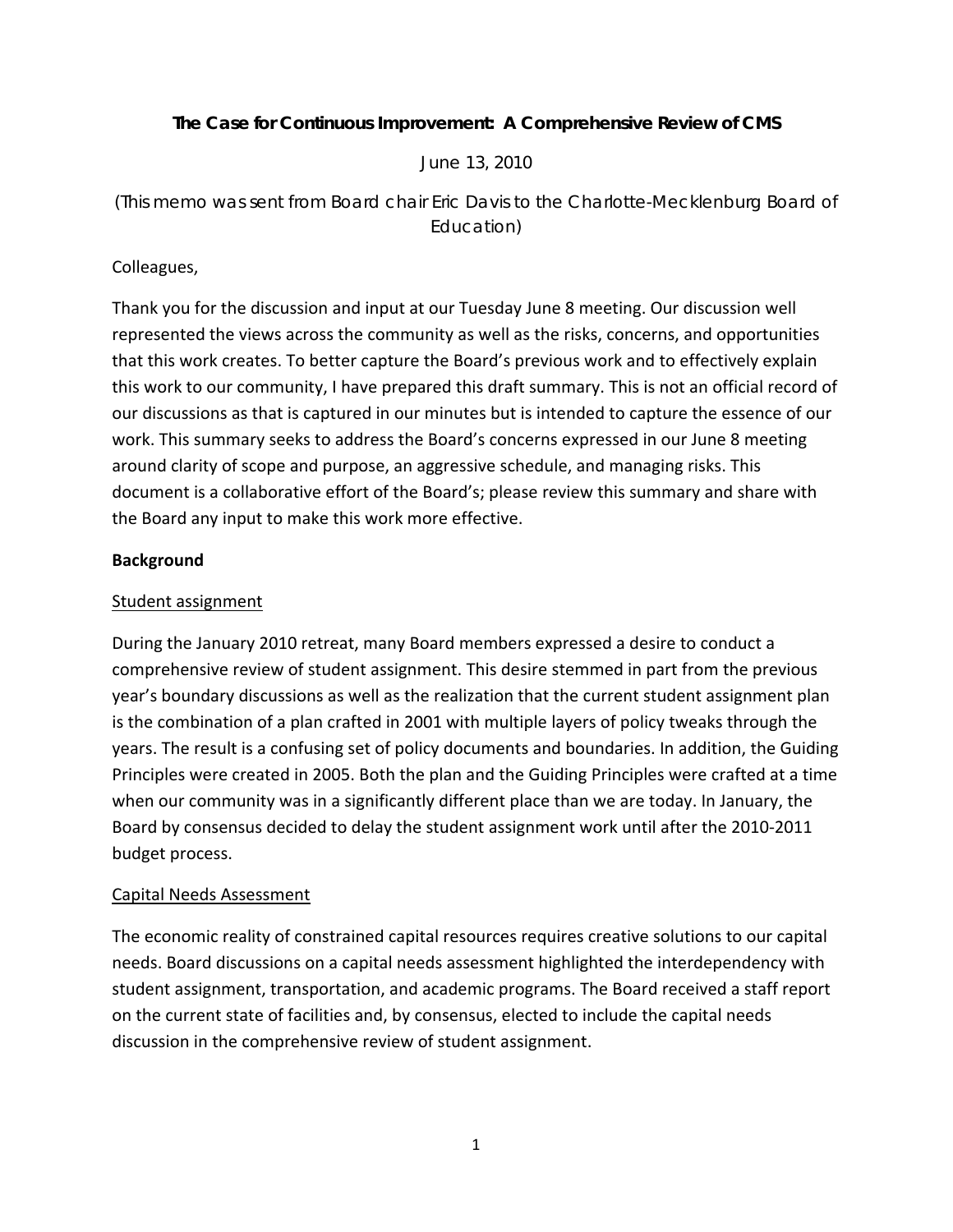## 2010‐2011 Budget process

Throughout the budget process a number of options surfaced that the Board concluded could not be implemented effectively prior to the start of the 2010-2011 school year, such as school consolidation which requires at least a year to plan and implement. So the Board by consensus decided to delay school consolidations and include that work in our comprehensive review after the budget process. Similarly, some Board members expressed a desire to begin the 2011‐ 2012 budget process earlier to allow for development of options that require more time to plan and implement.

# Transportation

As part of the budget process, transportation options such as shuttle stops and bell schedules were evaluated and decided in late spring long after impacted students and families had selected their schools the previous December. The Board received feedback requesting that these decisions be made prior to December. For the 2011‐2012 school year, this requires the Board to begin work in June.

## 2011 funding cliff

Due to the pending decrease in ARRA/stimulus funding of about \$50mm, the Board recognized that we must begin preparations for the 2011‐2012 budget prior to the spring of 2011 in order to have more viable options to consider.

# Convergence of multiple forces

In addition to the issues described above, we are in the midst of a number of converging forces. These forces include but are not limited to our positive trajectory of achievement results and the need to accelerate those positive results, a stable Board that has gained some confidence from the community and is not facing an election this year, a Superintendent that has earned the community's support, and a national reform movement expressed in the Race to the Top.

Moreover the Board recognizes the need to build greater confidence and trust in the system through community engagement at the beginning, middle and end of decision making. A number of recent Board decisions potentially could have gained greater community understanding, and possibly buy in, if a more effective community engagement process was included in our work.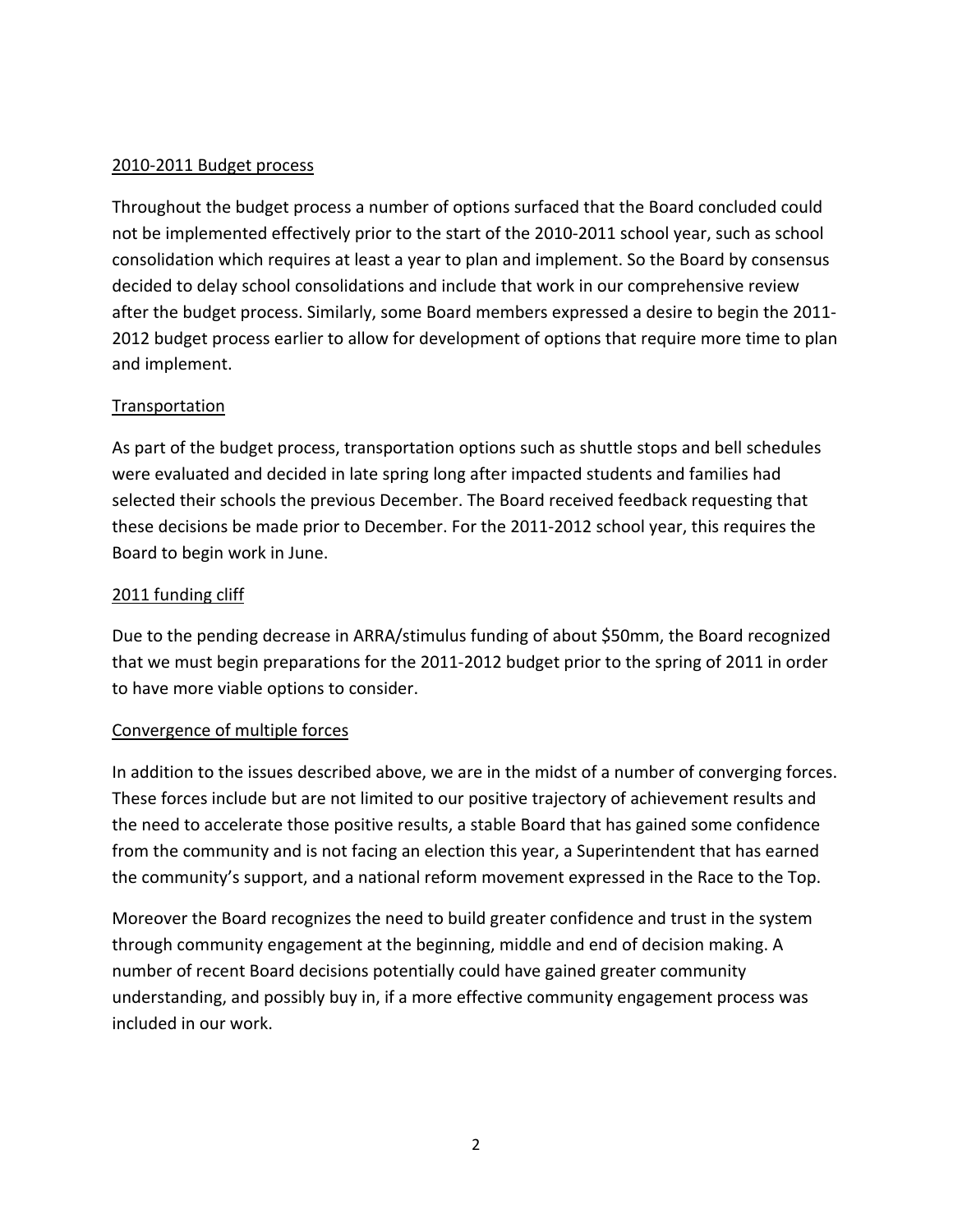**Purpose** The purpose of this review is to:

- Prepare for the 2011‐2012 funding cliff and accelerate achievement growth
- Maximize the efficiency and effectiveness of CMS systems to obtain our achievement goals
- Engage more effectively with the Community and begin to build a more collaborative relationship

## **Outcomes and Deliverables**

This review will result in a series of Board decisions regarding the district's methodology for magnet and pre K programs, assigning and transporting students, closing facilities, and the resultant capital needs. The Board will either reaffirm the current policies or revise them. Examples of the areas to be considered for policy adjustments include but are not limited to:

- Guiding principles
- Pre‐K program
- Magnet program
- Transportation
- School start times
- Student assignment
- Facility utilization
- Capital needs

#### **Phases of the work**

Phase 1: Review current conditions, gather input during community forums on Guiding Principles, Board discussions on Guiding Principles, and define and prioritize Board's guidance to staff. June 2010

Phases 2 and 3: Considering school consolidations, student assignment, magnets, pre K, and transportation, staff will develop options with a primary focus on what we need to implement for the 2011-2012 year. Following dialogue on these options in community forums, the Board will discuss and analyze the options, providing additional guidance to staff. July-August 2010

Phases 4, 5, and 6: Staff will refine the options into the proposed plan, the community will have an opportunity for input on the plan, and the Board will deliberate, provide direction, and select a plan. September‐November 2010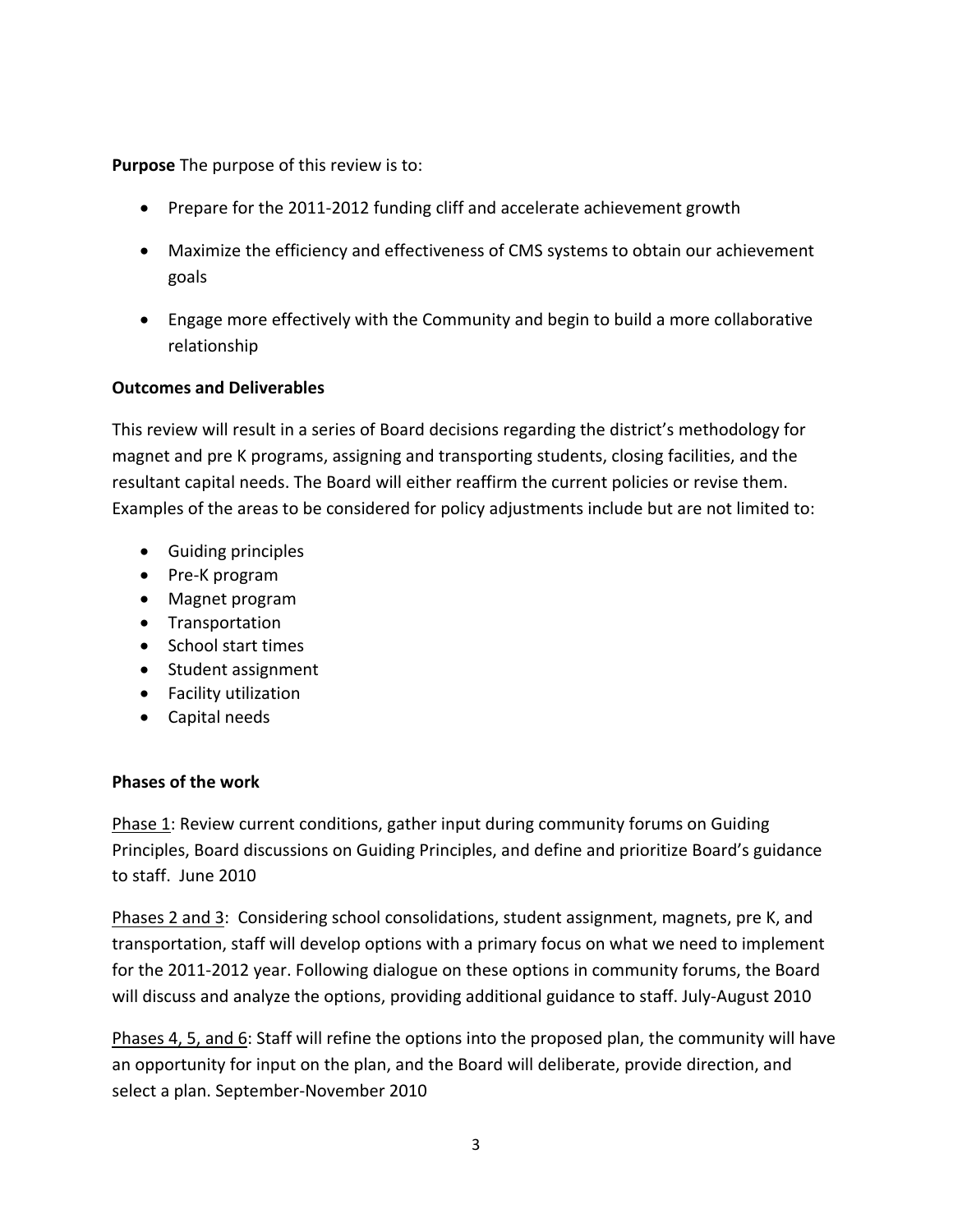Phases 7 and 8: Staff will implement Board decisions that impact the 2011-2012 school year to include integrating the results of the review into Budget process and Capital Needs Assessment for 2011‐2012 year.

More detailed descriptions of each phase of work to include additional community engagement opportunities will be provided. Undoubtedly, elements will surface from this review which cannot be implemented in the 2011‐2012 year. These items will be included in future phases as this work continues.

# **Process**

# Criteria for Success

The Board will develop the criteria for success – the means of measuring the options prepared by the staff. These measures will guide staff work and inform the public about how the Board will make decisions. The criteria will indicate Board priorities in specific areas.

The Board will begin its work with a series of community conversations to establish priorities. The starting point will be existing policy, which is based on the current guiding principles for student assignment which were adopted March 22, 2005. The principles read, in part:

*Our focus must always be improving student achievement for every student in every school. We will provide the leadership, resources, staffing, safe environment and innovative programming necessary for all schools to succeed. We do not believe that* the problems faced by low performing schools can or should be solved through student *assignment alone.* 

For the review of the student assignment plan, we establish the following quiding *principles:* 

*1. The student assignment plan must provide our students and families with stability and predictability to the extent possible. This will require careful consideration of both expected growth patterns and additional schools planned for the area before home school boundaries are established.* 

*Home e school boundaries will be changed only in accordance with a predetermined schedule or when necessary because of the opening of new schools.* 

*New schools in high growth areas will reserve capacity for future growth. Consideration will be given to placing special/alternative programs in new schools to utilize seats until needed for growth.*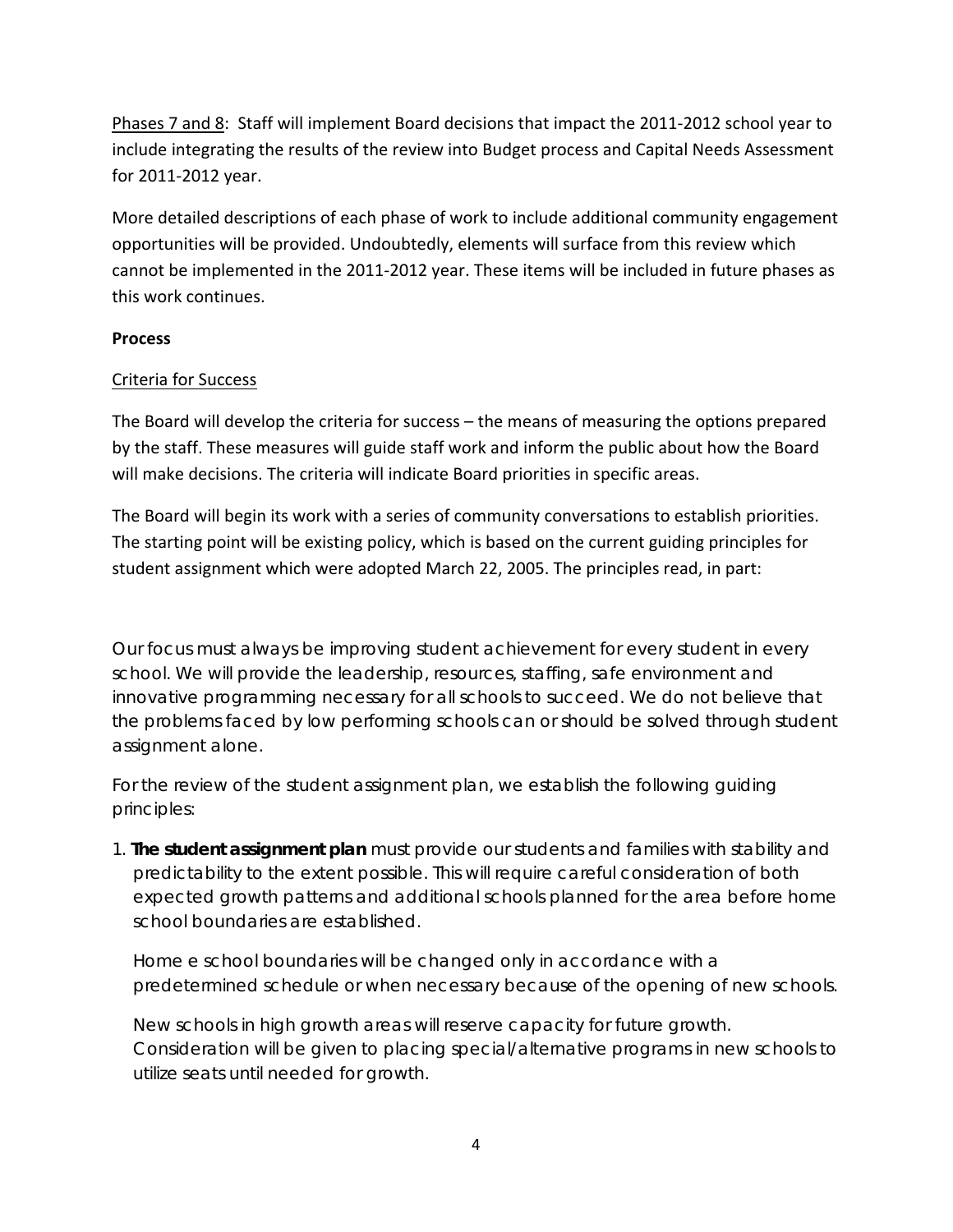- *2. Every student will be guaranteed a seat in a school close to home. There will be no capping of schools for students within the home school area. Home school zones will be logically drawn, compact and contiguous. To the extent possible, the boundary lines for such home school zones will incorporate whole neighborhoods, anticipate growth, and make efficient use of facilities.*
- *3. We will make effective use of all of our school buildings. Determination of capacity must consider the need for room for differentiated staffing and special needs programs. We will consider smaller schools, schools within schools, innovative scheduling and different grade configurations as methods to utilize schools efficiently. We will develop a school overcrowding policy.*
- *4. We believe that a diverse educational environment enhances learning. Therefore, diversity should be fostered, although it should not be forced. We will focus on strengthening schools in naturally diverse areas.*
- *5. Magnet programs should be strengthened. Magnet schools should offer academically distinct programs. Ineffective magnet programs should be eliminated, and additional strong magnet programs should be considered. Magnets should be strategically placed to make effective use of facilities and offer reasonable access to students from all parts of the county.*

# *Magnet programs should offer diverse learning environments.*

*Consideration will be given to establishing prerequisites and/or merit-based admission to some magnets.* 

*Consideration will be given to establishing magnet zones which will not allow a student to choose a magnet outside of his or her zone. The sibling guarantee should be maintained except for programs with merit- based admission.* 

*6. The student assignment plan should be simplified. Relevant costs and benefits of the plan must be carefully weighed, and costs should be reduced if at all possible. Transportation costs and travel time for students should be minimized.* 

*The sibling guarantee should be maintained. Consideration will be given to reducing the size of the non-magnet zones and eligibility for transportation.* 

*Because actual non-magnet choice options have been limited, consideration will be given to providing non-magnet choice only through No Child Left Behind (NCLB) and a staff-operated transfer process for open seats.* 

*7. To the greatest extent possible, students with disabilities (EC) and students with limited English proficiency (LEP) will be offered the same assignment opportunities as other students."*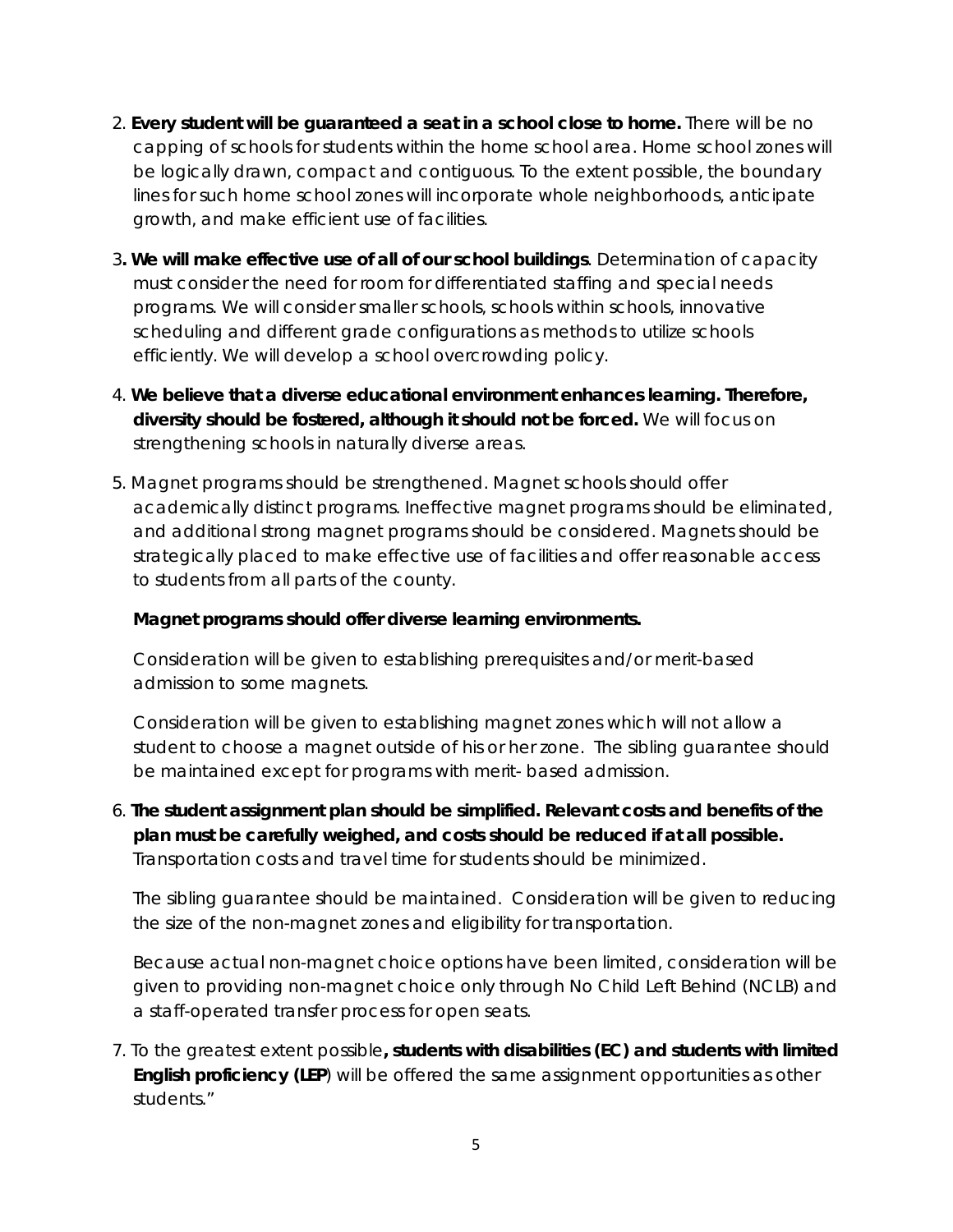These principles have been used since their adoption in 2005. On June 29, 2010, the Board will adopt revised and prioritized guiding principles.

## Presentations/Workshops

As the Board is discussing guiding principles with the community, staff will be briefing the Board on the issues related to the current levels of service and answering any Board questions.

Since decisions must be made in regard to which **programs** are to be accommodated and to what extent, the first briefings will be on the pre-k and magnet programs. Although CMS considers these programs valuable, neither program is explicitly required by the state. In considering future facility use, the Board must reaffirm or alter its commitments to these programs and discuss what revisions to the current levels of service the Board would consider in the current economic climate. Other curricular issues that affect facility use are:

- Grade configuration
- School size
- Graduation rate
- Four‐period day
- Staffing allocations
- Schedule (180 day or year around calendar)

**Transportation** has historically been a reactive service provided once other decisions are made. But recent budget reductions have made clear that it is among the many issues surrounding student assignment and facility use. Several possibilities have surfaced in recent budget work – the savings available if four tiers are scheduled instead of the current three, and the savings available if magnet schools service or locations are changed. Since family choices of schools can be influenced by bell schedules, Board decisions for the 2011‐12 school year will need to be made by the first meeting in November 2010.

Other issues that may be discussed include:

- Funding formula
- Current levels of service for partial magnets, pre‐k centers, Title I choice, etc.
- Routing/bell schedules

The **student assignment** issues to be presented involve general procedure and specific details about current configuration. By examining policies and procedures, the Board will be able to assess the way students are assigned as well as the effects of those assignments. Student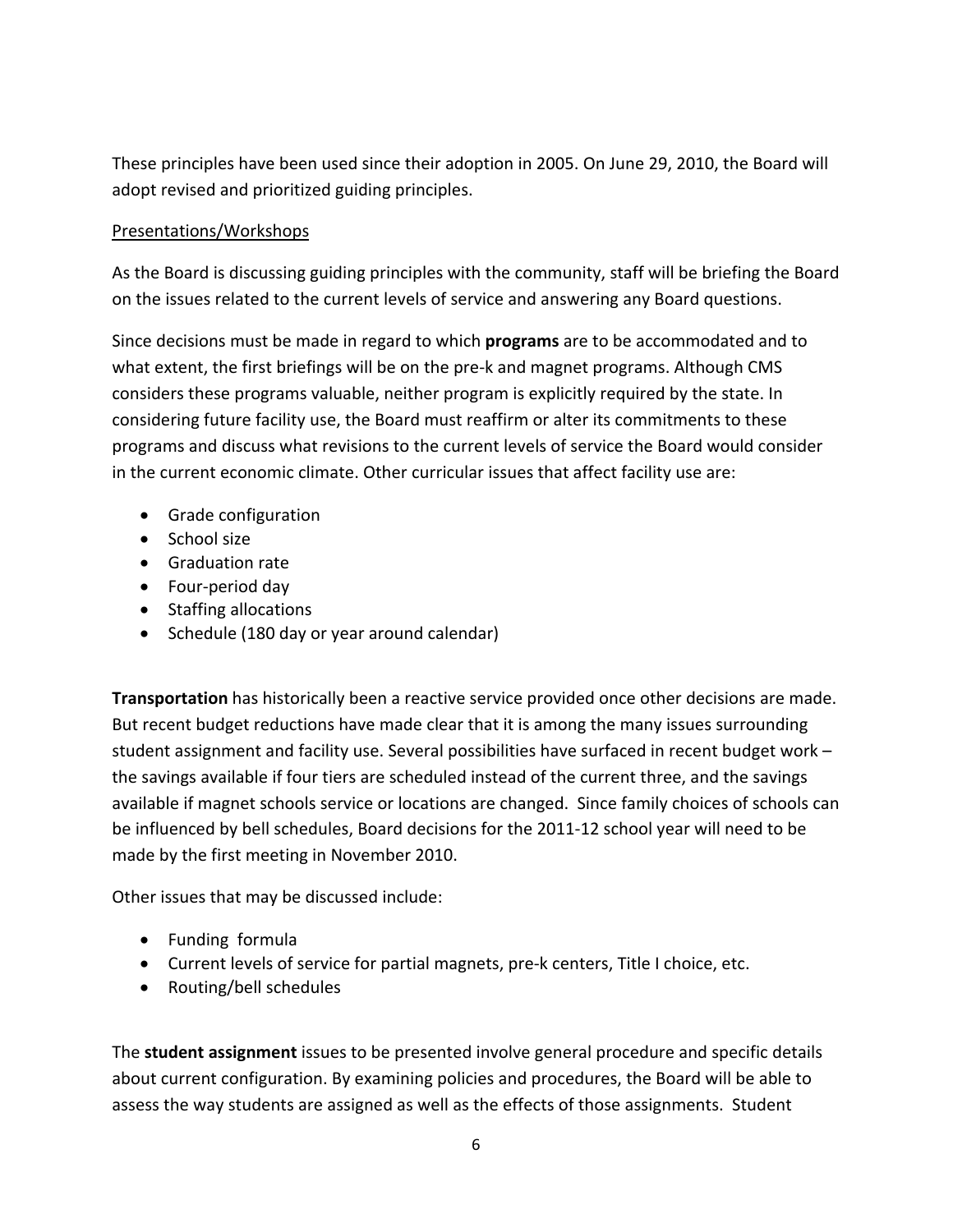assignment has legal, academic, social and pragmatic elements. Micro‐ and macro‐ demographics, achievement data, mobility between schools and economic disadvantage are linked to assignment too. Other topics may include:

- History
- Lottery
- Projections
- Planning horizon

Likewise, the **facility‐use** issues are substantial. How we calculate facility capacity is linked to how we document temporary capacity (mobiles and older buildings), and classroom use (floating at secondary). Other issues that may arise are:

- Facility age and condition
- Feeders

It is important that the Board have all the background information before making a decision on guiding principles. This will give the Board a solid foundation upon which to construct a set of principles and ultimately a plan that will provide efficient and effective educational environments at each and every school.

# Creating the Options

With the principles in hand, the staff will prepare proposed options. Community conversations will occur simultaneously. The purpose of the public meetings during the staff work is twofold: an opportunity for the staff and the Board to vet proposals being considered and an informational opportunity for the public to hear about and discuss the work as it proceeds.

# Work in Progress

As the options take shape, the staff will bring them to the Board in a series of public workshops. This is another opportunity for the Board to discuss members' preferences and for the public to participate.

# Proposal Review

By the end of August, the Board will review a proposed plan and provide direction to staff prior to presentation of the proposed plan to the community.